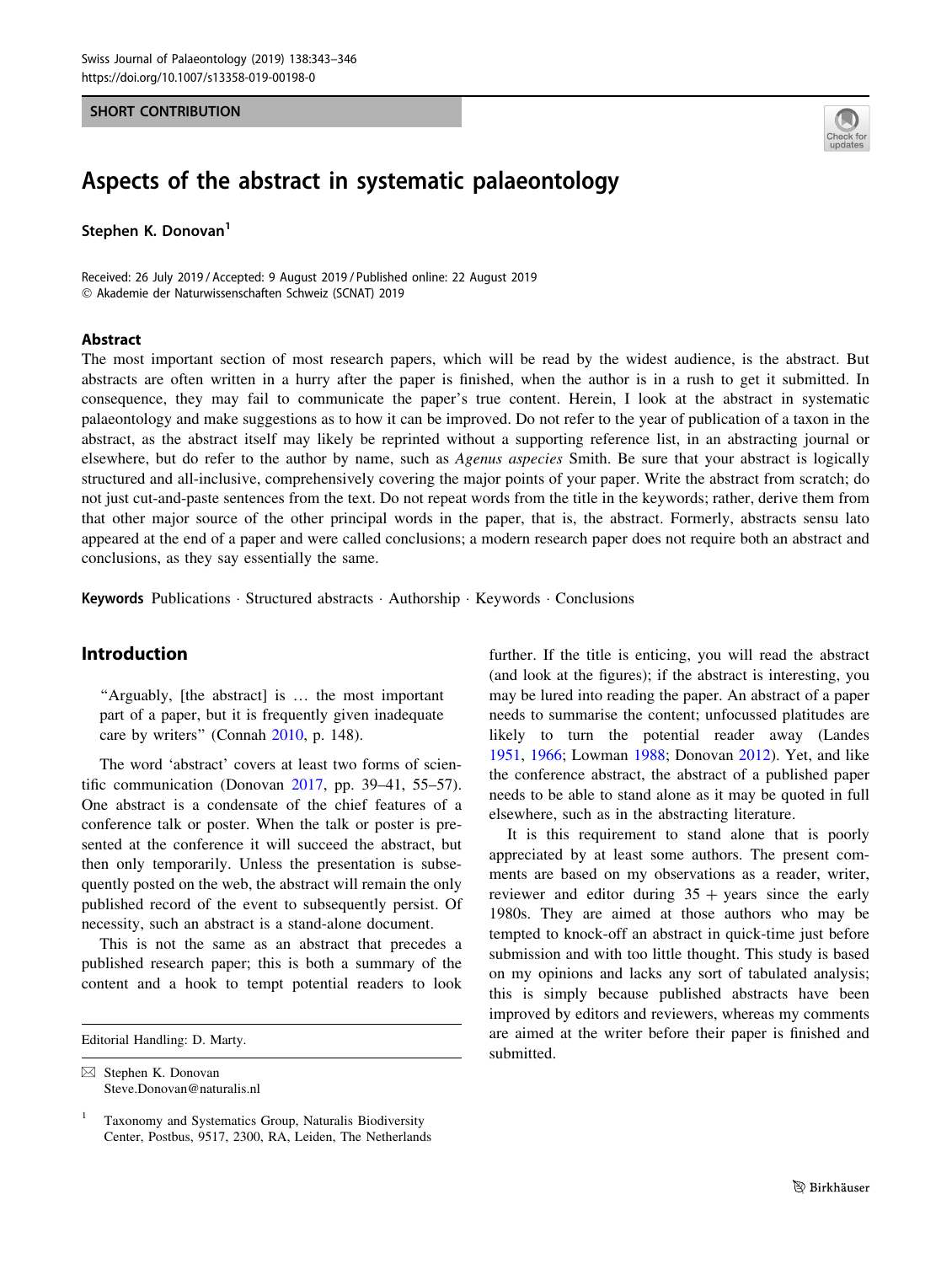#### Authorship and year of publication

''Do not quote references to other work—or if you do, insert full bibliographical details in the abstract itself'' (O'Connor and Woodford [1975](#page-3-0), p. 49).

I recently corrected proofs of a paper in which I quoted a taxon in the abstract in the form Agenus aspecies Smith. When the proofs arrived, the editor had 'corrected' this taxon to read Agenus aspecies Smith, 1954. I deleted '1954' and explained why I had done so on the proof.

I freely acknowledge that the editor had imparted an improved scientific accuracy to my abstract and changed the quotation of the authorship of this species in line with the common form of the scientific literature (Donovan and Van den Hoek Ostende [2009\)](#page-3-0). However, leaving the year of publication out of my abstract was intentional as I, too, aimed to improve scientific accuracy. Abstracts and (perhaps even more so) titles are parts of a research paper that are likely to be quoted elsewhere. An abstract within a paper has a reference list; Agenus aspecies Smith, 1954, can be found therein in this context. Yet, if the abstract is to appear in the abstracting literature, it cannot stand alone.

I realise some may accuse me of sophistry, but it is surely not pedantic to insist on scientific accuracy in all formats. What appears as Agenus aspecies Smith in the abstract will still be found as Agenus aspecies Smith, 1954, within the body of the paper. I thus endorse a requirement that the abstract to a research paper must be a self-contained document, in a similar way to the conference abstract, without the necessity to refer to a reference list.

### Structure

''It is easier to write an abstract if you remember that all abstracts have a basic structure'' (Hartley [2008](#page-3-0), p. 31).

Quite rightly, advice about writing research papers commonly recommends that the abstract is written only after the text of the paper is completed, at least in draft (see, for example, Goldbort [2006](#page-3-0), p. 248; Hartley [2008,](#page-3-0) p. 31; Silvia [2014,](#page-3-0) p. 168). This advice is sound, but there is then the danger that the abstract will be rushed on the way to completion. Indeed, the laziest of authors will make an abstract by cut-and-pasting sentences from their text do not do this. Your abstract should be a fresh summary of your paper, not the same old, same old (A. L. Allcock, written comm., 22 July 2019).

Instead, take your time; your abstract needs to be carefully constructed as you pack the essential parts of the paper into it (Day [1998](#page-3-0), pp. 29–30). Complete the paper and at least sleep on it before writing the abstract; give the essential points a chance to percolate through and become logically ordered in your mind before writing them down. In particular, in systematic palaeontology, care needs to be taken to ensure that the abstract is more than just a list of species. Your abstract needs to be as comprehensive and structured as possible in the limited space available. That is, it ''… needs to be both informative and compelling, a research paper in miniature'' (Silvia [2014,](#page-3-0) p. 168).

One aid to writing that is used effectively by some journals, more commonly in medicine and social sciences, is the structured abstract (Hartley and Benjamin [1998](#page-3-0); Bayley and Eldredge [2003](#page-3-0); Hartley [2004](#page-3-0), [2008](#page-3-0), pp. 31–36; Nakayama et al. [2005](#page-3-0); Hartley and Betts [2007\)](#page-3-0). The structured abstract has a set form in any given journal, as defined by the 'Instructions for authors' and commonly comprising of an ordered set of five to eight subheadings. A common form might include five subheadings, such as 'Background', 'Aims', 'Method', 'Results' and 'Conclusions' (Hartley [2008](#page-3-0), fig. 2.3.1a). I have taken the (unstructured) abstract of a recent taxonomic paper of my own to test its comprehensiveness and flexibility if presented in structured form. I believe it demonstrates that an abstract can be structured even without subheadings; this structure is a responsibility of the author.

''Well-preserved specimens, such as complete individuals, crowns and cups, are the common focus for crinoid systematic research. Yet the majority of specimens are disarticulated ossicles which are essentially ignored. The incompleteness of the fossil record is even more so when we ignore potential sources of data. A new species of crinoid comes from a monospecific assemblage from the Pennsylvanian (Upper Carboniferous) of western Ireland. All specimens are from a float block of the Clare Shale Formation (Bashkirian stage) at Fisherstreet Bay, Doolin, County Clare, western Ireland. Heloambocolumnus (col.) harperi gen. et sp. nov. has a pentagonocyclic, heteromorphic column; the small, central lumen is in a shallow, circular claustrum; the articulation is radial symplectial; the crenulae are slightly swollen and peg-like close to the circumference; nodals have rounded, unsculptured epifacets; nodal articular facets are sunken and in which narrow internodals are situated; and circlets of tubercles on epifacet surround priminternodals. These columnals are associated with robust, uniserial brachial ossicles. This crinoid is most likely a cladid'' (after Donovan and Doyle [2019](#page-3-0)).

Without addition or rewriting, this abstract fits into a structured abstract format, as below. I admit that the fit of the structured abstract could be improved with some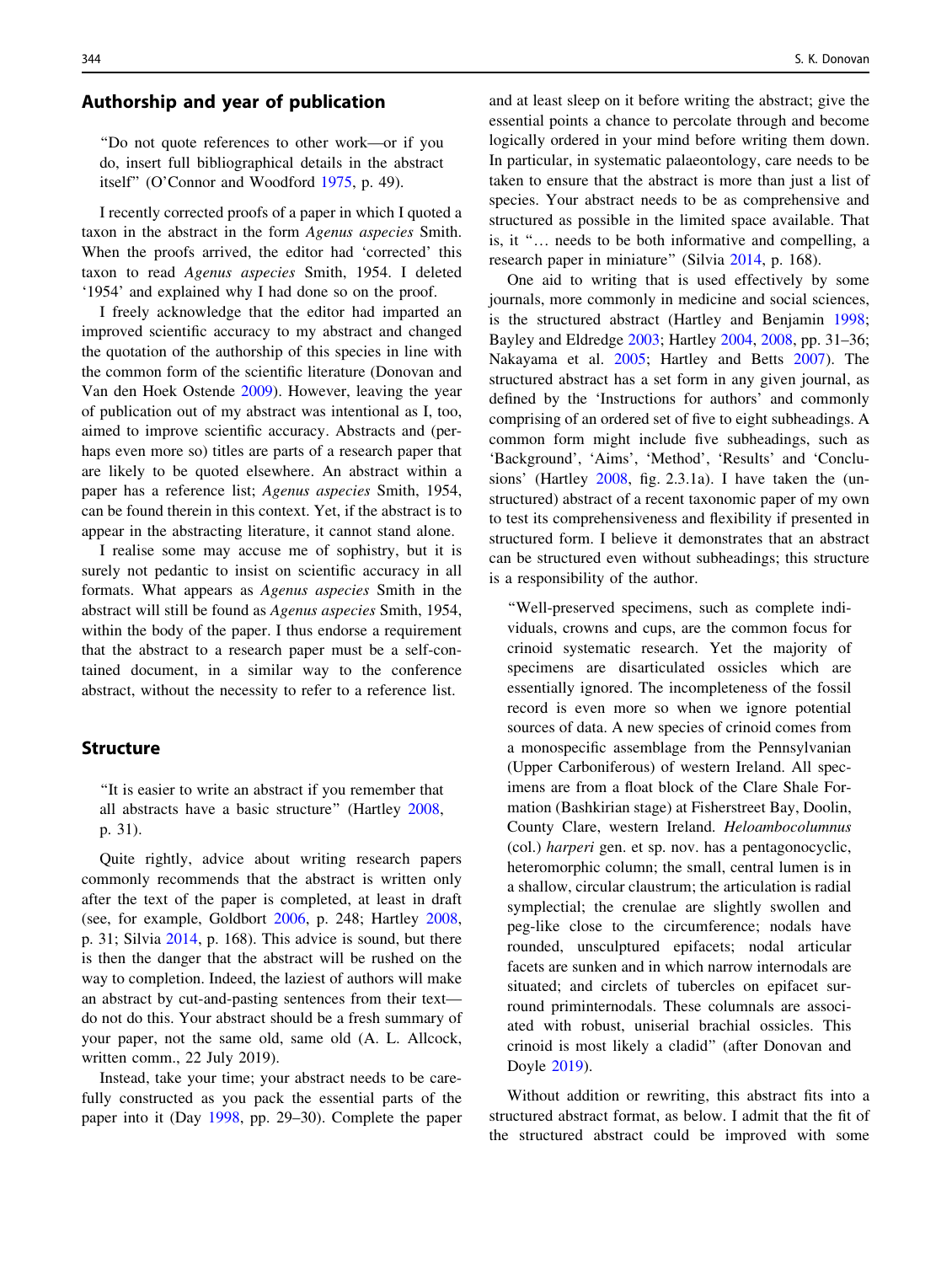rewriting, but nonetheless illustrates how the sense of an abstract on a topic in systematics follows that of a structured abstract. Rather than 'Methods', as mentioned above, I have chosen a subheading 'What we did' (suggested by A. L. Allcock, written comm., 22 July 2019) which may fit abstracts in systematic palaeontology rather better.

Background. Well-preserved specimens, such as complete individuals, crowns and cups, are the common focus for crinoid systematic research. Yet the majority of specimens are disarticulated ossicles which are essentially ignored.

Aims. The incompleteness of the fossil record is even more so when we ignore potential sources of data.

What we did. A new species of crinoid comes from a monospecific assemblage from the Pennsylvanian (Upper Carboniferous) of western Ireland. All specimens are from a float block of the Clare Shale Formation (Bashkirian stage) at Fisherstreet Bay, Doolin, County Clare, western Ireland.

Results. Heloambocolumnus (col.) harperi gen. et sp. nov. has a pentagonocyclic, heteromorphic column; the small, central lumen is in a shallow, circular claustrum; the articulation is radial symplectial; the crenulae are slightly swollen and peg-like close to the circumference; nodals have rounded, unsculptured epifacets; nodal articular facets are sunken and in which narrow internodals are situated; and circlets of tubercles on epifacet surround priminternodals. These columnals are associated with robust, uniserial brachial ossicles.

Conclusions. This crinoid is most likely a cladid (Donovan, new).

The fit is good in parts, such as 'Background' and 'Results'; poor in others, particularly 'Aims'; and the remainder are worthy, at least. Yet even this imperfect structured abstract is instructive, informing me, as the author, where it might be improved. 'Aims' might have been stronger if it simply stated that it was intended to describe a new species of crinoid, but is this even necessary? Perhaps a slightly different suite of subheadings tailored to suit systematic palaeontology, as I have tentatively used above, would be better than the more general set that are already widely used and needs to evolve.

## Keywords

''After you have written the abstract, pull out some key words'' (Albert [2009](#page-3-0), p. 83).

I lump keywords (or key words or key-words, depending upon the journal) with the abstract, the two occurring in close association in most journal articles. Perhaps the clearest indication of what is wanted is given by journals such as the Biological Journal of the Linnean Society which requires ''ADDITIONAL KEYWORDS'', thus emphasizing that they are something more than what has gone before—and in capital letters, too!

If some authors use little deliberation when writing their abstract, even less thought is applied to keywords. I firmly believe that few authors truly understand what is expected of their keywords. They are simply search terms—more hooks—for the search engine, as is the title. So, to ensure the highest possible profile on-line, keywords should not repeat words from the title (Rajpurohit [2017;](#page-3-0) Anon undated a, b), although there are those who advocate the opposite (Mack [2012](#page-3-0)). In almost every paper that I review, there is some, often a lot of repetition, but through ignorance rather than following Mack's recommendations, I am sure.

I present one published example (amongst many thousands) that I recently read – admittedly a rather extreme one and not systematic per se–but relevant to my own research interests. The first author is a valued colleague who will forgive me this trespass, I trust. Consider the Nebelsick et al. ([2011\)](#page-3-0), "Cryptic relicts from the past: Palaeoecology and taphonomy of encrusting thecideid brachiopods from Paleogene carbonates'' as our example. The keywords are Cenozoic, Paleogene, Carbonates, Brachiopods, Thecideida, Palaeoecology and Micofacies. That is, out of seven keywords, five are essentially repeated from the title (71%). Yet it is a quick job to pull a more constructive suite of words from the abstract—communities, circumalpine, Austria, Slovenia, Italy, corals and coralline algae, for example. Write the paper; write the abstract by reference to the paper; and write the keywords by reference to the abstract, avoiding any and all repetitions from the title.

# Conclusions and abstracts

''Originally [the abstract] was the final paragraph [= conclusion] of the scientific paper'' (Albert [2009](#page-3-0), p. 81).

If an abstract is provided, is it also necessary to include a conclusion to the paper (Donovan [2017](#page-3-0), p. 73)? During the 1920s and 1930s, for example, before abstracts became de rigueur at the start of a research paper, the conclusion must have served a similar purpose; it was a hook to inform and attract potential readers. Now, examine a recent paper with both an abstract and conclusion. I do not need to give a cited example; I am confident that they will both say much the same thing. I declare that the 'conclusions' section of a scientific research paper is a hold-over from earlier times